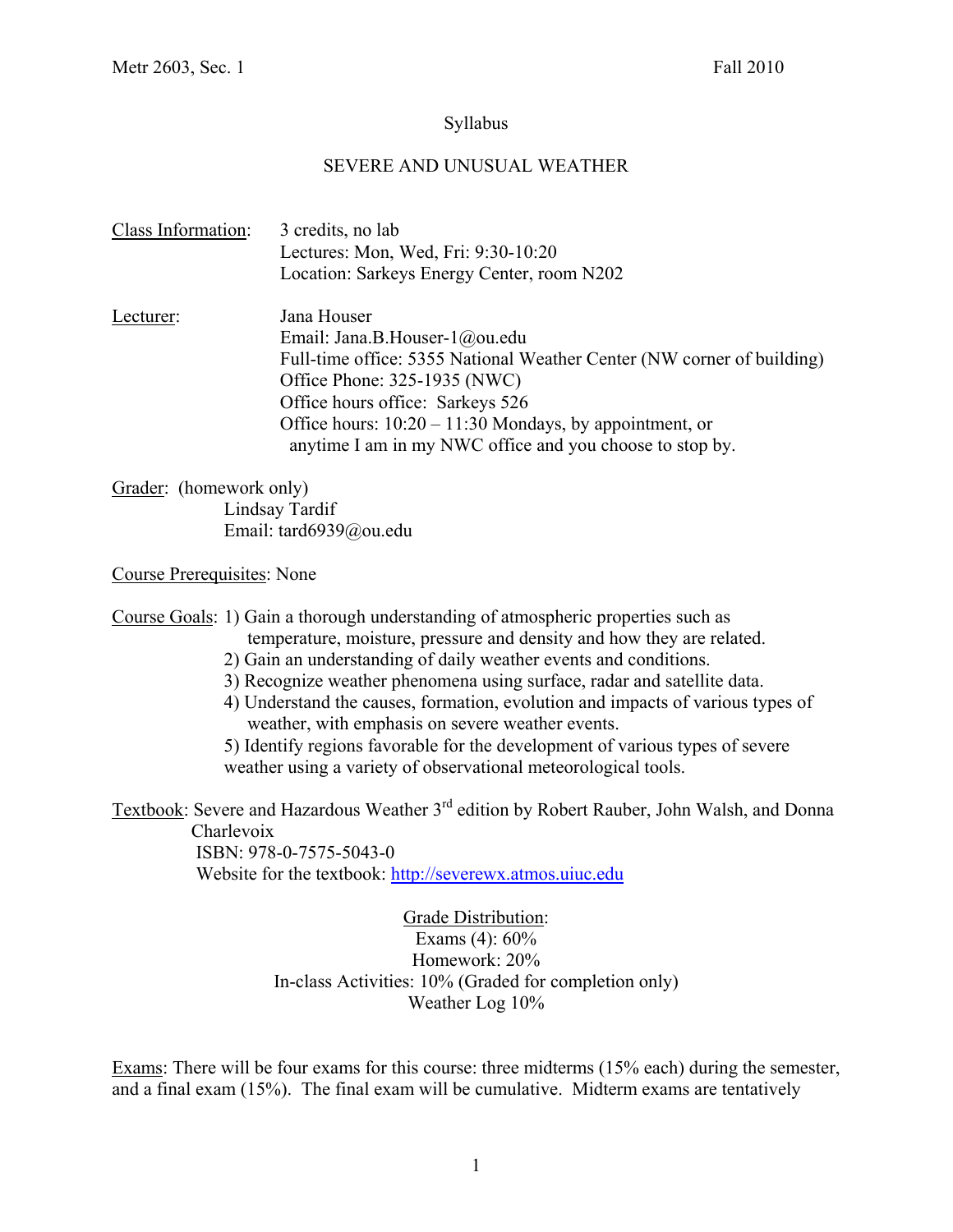planned to be given on: **9/24**, **10/29 and 12/1. \*These dates are subject to change depending on class pace and other unforeseen circumstances.** The final exam will be on Tuesday 12/14.

Homework: There will be between 6and 8 homework assignments over the duration of the semester, approximately every two weeks except exam weeks. The purpose of homework is to demonstrate the student's ability to apply, in a variety of ways, concepts taught and discussed in class. Homeworks are due at the BEGINNING of class on the specified due date. You may work with a partner, but copied homeworks will NOT be accepted and will earn a 0 on the assignment. For questions requiring math, it is expected that the necessary mathematical steps are provided, not just an answer.

Activities: At the end of class, sometimes there will be a few minutes in which students will participate in a variety of activities to reinforce the lecture material for that day. Additionally, when class material permits, small experiments or demonstrations will be done in which students will answer short questions before and after the activity. If time permits, special class-long activities may be done. Grading of all activities in this category will be done purely based on completion and not on correctness.

Class Participation: Show up for class and participate in the lectures. Students who demonstrate exceptional attendance and participation may be eligible for up to a 2% bonus in their final grade. Attendance will be taken in one way or another!

# Policies:

- 1. Class will begin AT 9:30 whether you are here or not. Please try not to be late.
- 2. Homeworks can be turned in late for a deduction of 10% per day late.
- 3. No homeworks will be accepted after answer sheets have been distributed.
- 4. Make-up exams will only be allowed if arrangements have been made prior to the exam date and will only be accepted for reasonable circumstances.
- 5. There will be no make-up for the final, unless it is a University-wide make-up. (i.e. the University closes on test day for some reason and a make-up is required)
- 6. You are expected to show up to class.
- 7. Grades will be posted on Desire to Learn (http://learn.ou.edu)
- 8. If you have special needs, please see http://drc.ou.edu for info

Lectures: Lectures will be done predominantly using a Powerpoint slides. Outlines of the lectures and important figures will be available on Desire to Learn (Under 'content' section) before the class period. It is recommended that students print off the lectures and bring them to class to take notes.

Grading: Final grades will be made according to the standard system: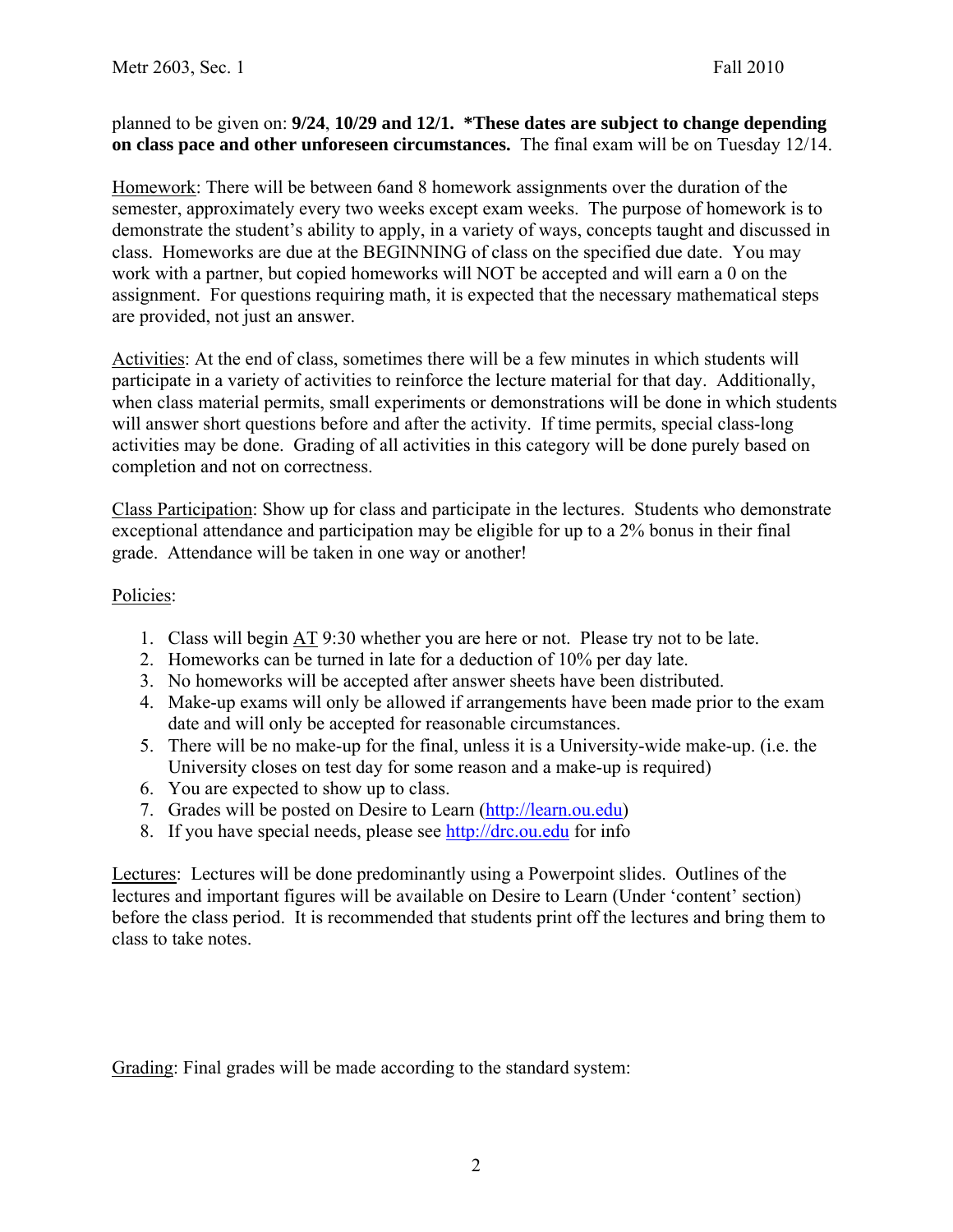≥90: A 80-90: B 70-80: C 60-70: D  $<60$ : F

Academic Integrity: According to the University of Oklahoma, **"Academic integrity means honesty and responsibility in scholarship."** Don't cheat, don't copy, don't plagiarize. If academic misconduct is suspected, the student will be approached. For serious violations (cheating on exams, plagiarism, etc) it is required that the instructor involve the university. Penaties are twofold: **"There are two parts to the penalty in any misconduct case: the grade penalty and the university penalty. The grade penalty is imposed by the instructor. It can range from a lower grade on the affected work to an F for the course. In some cases, the professor may require extra work before the course can be completed. The University penalty is imposed separately from the grade penalty. University penalties range from a "***censure***" (an official reprimand, recorded as a note in the student's file), to** *community service* **to** *suspension* **for one or more semesters to** *expulsion* **in the case of repeat or especially bad offenses. Suspensions and expulsions are also noted on the student's transcript. At the University's option, transcript notations can be temporary or permanent" (OU)**

For more information, go to: http://www.ou.edu/provost/integrity/

## Needed Disclaimers:

*"The University of Oklahoma is committed to providing reasonable accommodation for all students with disabilities. Students with disabilities who require accommodations in this course are requested to speak with the professor as early in the semester as possible. Students with disabilities must be registered with the Office of Disability Services prior to receiving accommodations in this course. The Office of Disability Services is located in Goddard Health Center, Suite 166, phone 405/325-3852 or TDD only 405/325-4173."*